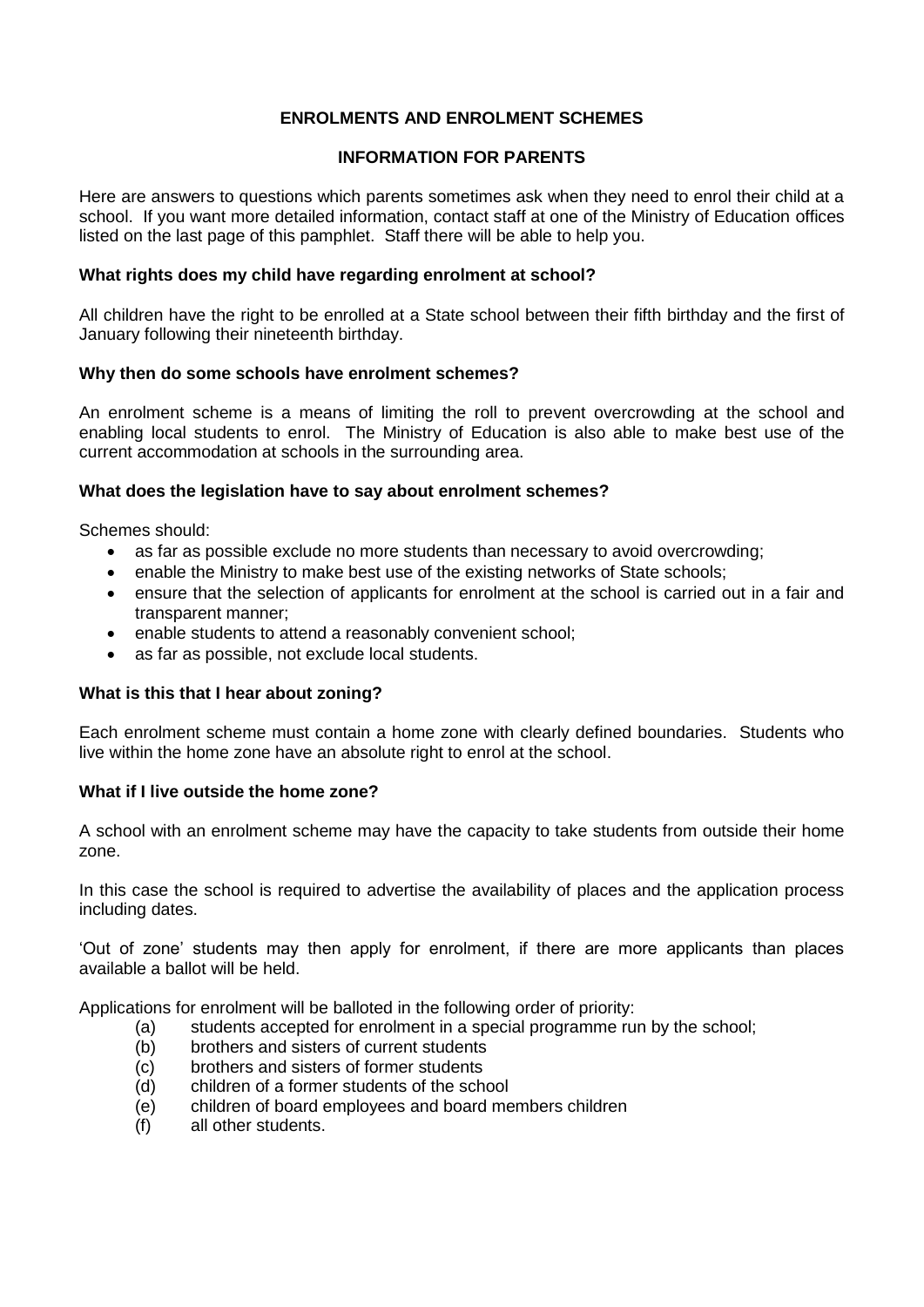#### **What if I am unsuccessful in the ballot?**

Your name will be drawn and you will be placed on a waiting list. The school will advise you of your place on the list.

#### **How do you define living in the "home zone"?**

If your usual place of residence is within the home zone you may apply for enrolment. When enrolling, the school may require proof of residence e.g. tenancy agreement, certificate of title or utility bills, etc. If the school finds that you have given false information, the school may refuse to enrol the student or annul the enrolment.

#### **What can I do if a school tells me that it cannot enrol my child?**

First of all, contact the school and ask whether the school has an enrolment scheme. If it does not, the school should not be declining any enrolments. Ask the school to put the refusal in writing stating the relevant details. You can then contact your nearest Ministry of Education office.

If the school does have an enrolment scheme, check to see whether you live in the home zone. You will be able to see a copy of the scheme at the school or visit www.schoolzones.co.nz

If you do not live in the school's home zone, then there will be another school that is reasonably convenient to your home that your child could attend.

If there are *exceptional* circumstances why your child should be enrolled at a particular school you may be able to apply to the ministry for a directed enrolment. However, the ministry rarely directs an enrolment.

#### **Are things any different at a State integrated school, a Kura Kaupapa Maori or a Designated Character School?**

Schools of these types may have authority to operate enrolment schemes if there are likely to be more applicants for enrolment at the school than there are places available. Enrolment schemes at these schools do not have to include a home zone or provide for a ballot.

A **State integrated school** is a school with a special (religious) character, which has been integrated into the State system. Every integrated school has a maximum roll which it is not allowed to exceed. First of all an integrated school has to cater for students who meet the school's special character requirements. If there is room left, the school is able to enrol a small number of students who do not meet the special character requirements.

A **Kura Kaupapa Maori** is a State school where teaching is in the Maori language and the school's aims, purposes and objectives reflect the Te Aho Matua philosophy. Kura Kaupapa Maori are able to restrict enrolments to the children of parents who accept the kura's aims, purposes and objectives.

A **Designated Character School** is a State school with a particular character, but different from integrated schools and kura kaupapa Maori. These schools are able to restrict enrolments to the children of parents who accept the school's aims, purposes and objectives.

For further information regarding these schools contact the school directly.

# **How do I contact the Ministry of Education?**